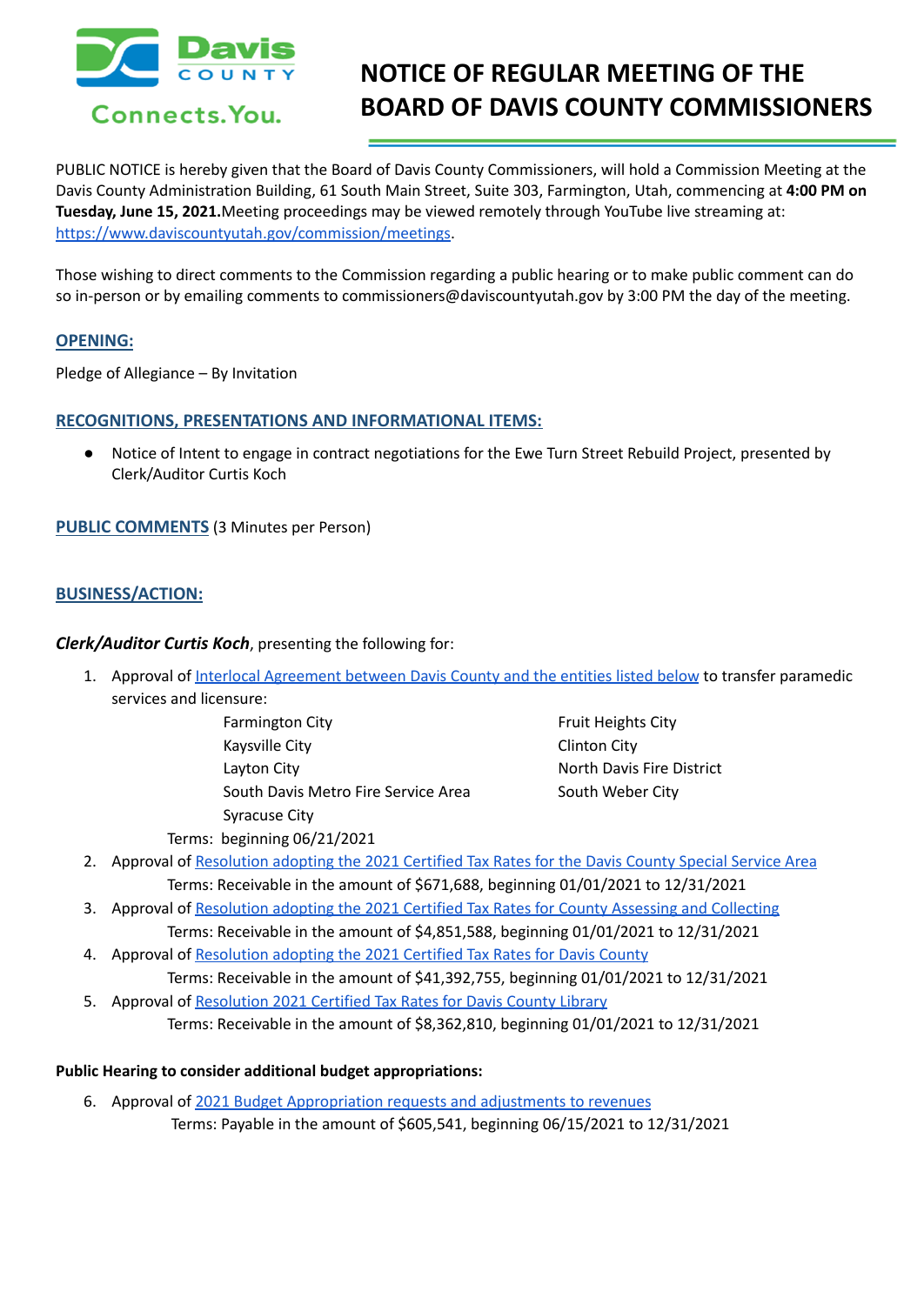# *ANIMAL CARE:* Deputy Director Ashleigh Young, presenting the following for:

- 7. Approval of Adoption Contracts Summary for May 2021 Terms: beginning 05/01/2021 to 05/31/2021
- 8. Approval of [Ordinance](https://drive.google.com/file/d/1Nt3dmqgOJ2S_2OiS8Y2Y54wpmyIOwYoa/view?usp=drivesdk) repealing Title 6, Chapter 6.08, Section 6.08.130, and amending Title 6, Chapter 6.32, Section [6.32.010](https://drive.google.com/file/d/1Nt3dmqgOJ2S_2OiS8Y2Y54wpmyIOwYoa/view?usp=drivesdk) of the Davis County, Utah, Code of Ordinances regarding the fees of Animal Care of Davis County

# *CLERK/AUDITOR'S OFFICE:* Chief Deputy Heidi Voordeckers, presenting the following for:

9. Approval of [Amendment](https://drive.google.com/file/d/1s7lEGki5zTt4IwL7SbAnF0S0f966-oNR/view?usp=drivesdk) with the State of Utah A.O.C to continue the lease of space occupied by the Attorney's Office and Justice Court for an additional 5 years

> Terms: Payable in the amounts of \$241,876.16, \$246,713.68, \$251,647.96, \$256,680.92, & \$261,814.54 for each respective year, beginning 01/21/2021 to 12/31/2026

## *COMMUNITY & ECONOMIC DEVELOPMENT / PLANNING:* Director Kent Anderson, presenting the following for:

- 10. Approval of Resolution and Interlocal [Cooperation](https://drive.google.com/file/d/10dQtVDcWT1tIh8fxo1sM-S1-Uj_ky5Kj/view?usp=drivesdk) Agreement for the 2050 West Canal Trail Extension Terms: Payable in the amount of \$410,000, beginning 06/15/2021 to 06/15/2023
- 11. Approval of Resolution and Interlocal [Cooperation](https://drive.google.com/file/d/1zlfAWA1hZSCslAkpn2J4w1np7cYh-kQF/view?usp=drivesdk) Agreement with Woods Cross City for the West Legacy Trail upgrade project

Terms: Payable in the amount of \$224,230, beginning 06/15/2021 to 06/15/2023

- 12. Approval of Contract with USA [Wrestling](https://drive.google.com/file/d/1z7nyofUOrPNg5UDeAs69-Ni_snNZpeUe/view?usp=drivesdk) for the Sanderson Wrestling Camp Terms: Receivable in the amount of \$2,268.90, beginning 07/28/2021 to 07/31/2021
- 13. Approval of Contract with USA [Wrestling](https://drive.google.com/file/d/1yld-K_hzTtWbxTD3mfBq8AmUCi8a9weX/view?usp=drivesdk) for the fall early winter wrestling tournaments Terms: Receivable in the amount of \$20,619, beginning 10/20/2021 to 01/01/2022
- 14. Appointment of Mike [Blackham](https://drive.google.com/file/d/1Ok1LIqmyCxnkYndfn-3Y5LZ_Q7blqtX1/view?usp=drivesdk) to the Davis County Board of Appeals Terms: beginning 06/15/2021 to 06/15/2023
- 15. Appointment of Dave [Anderson](https://drive.google.com/file/d/1v6ssyKVomfmCJwdoO-9b-jTPHOapJQYE/view?usp=drivesdk) to the Davis County Board of Appeals Terms: beginning 06/15/2021 to 06/15/2023
- 16. Appointment of Paul [Rowland](https://drive.google.com/file/d/1Tay_lnLF3rm4G7JX36M1B3WCyB1K6NhC/view?usp=drivesdk) to the Davis County Board of Appeals Terms: beginning 06/15/2021 to 06/15/2023
- 17. Approval of Contract with AECOM [Technical](https://drive.google.com/file/d/1MUH6SG9SinjLl9XJDLU-Cqug8KVm2Fqt/view?usp=drivesdk) Services, Inc. for Environmental Review Consulting Services for the Community Development Block Grant (CDBG) program

Terms: in the amount of \$19,822,02 , beginning 06/01/2021 to 07/31/2022

## *GOLF COURSE:* Director Dustin Volk, presenting the following for:

18. Approval of Sponsorship Agreement with [Mountainland](https://drive.google.com/file/d/1m_HDs0c9pFgVzsdDhoLhDIRDYj8zVHnP/view?usp=drivesdk) Supply Company, LLC for the 2021 Mountainland Valley View Open Sponsorship

Terms: Receivable in the amount of \$7,000, beginning 08/05/2021 to 08/07/2021

19. Approval of Agreement with Cutting Edge Tree [Professionals](https://drive.google.com/file/d/1wS4r0ednWwbedZpN13qniY-fguHx6SAF/view?usp=drivesdk) for the removal of seven damaged trees on the Valley View Golf Course

Terms: Payable in the amount of \$11,550, beginning 06/15/2021 to

## *HEALTH:* Commissioner Kamalu, presenting the following for:

20. Approval of Contract with Utah [Department](https://drive.google.com/file/d/1jxZ6V6dVzDpvZY53dhah9MzER-rHXNGO/view?usp=drivesdk) of Human Services, Division of Services for People with Disabilities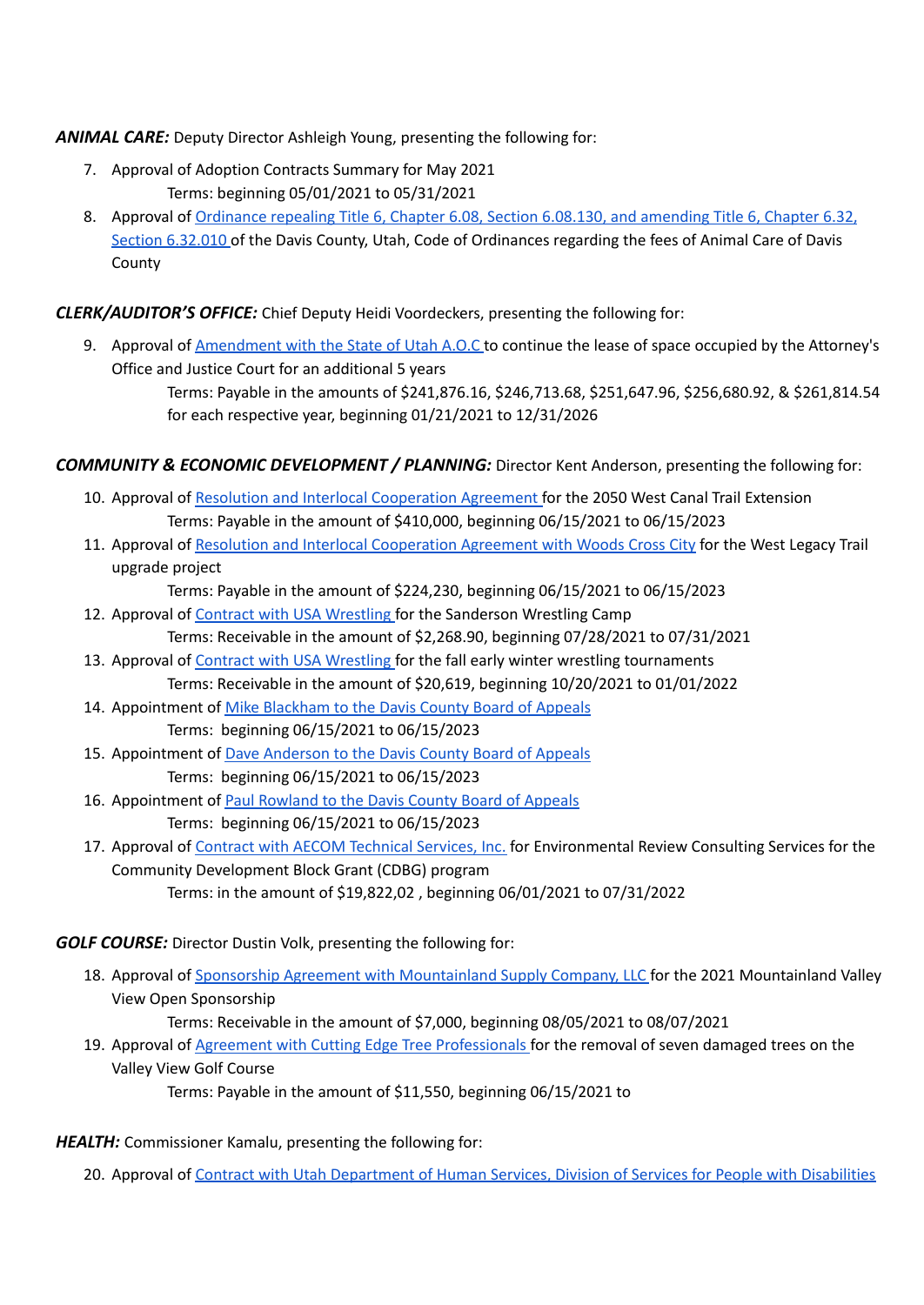to provide Meals on Wheels for approved individuals on the DSPD waiting list

Terms: Receivable in the amount of up to \$10,000, beginning 05/28/2021 to 06/30/2021

- 21. Approval of 2021 Host Agency [Agreement](https://drive.google.com/file/d/1dq8TMV_59wTSlxGqfbDOMLE9NGc31kKU/view?usp=drivesdk) with Easterseals Goodwill
- Terms: beginning 07/01/2021 to 06/30/2022 22. Approval of Summary List of In-Kind [Donations](https://drive.google.com/file/d/12nsWIoAgX2X68M7yZnsI_JLKvB9ZqP0-/view?usp=drivesdk)
	- Terms: in the amount of \$9,262.50
- 23. Approval of Summary list of [sponsorships](https://drive.google.com/file/d/1AcYF_6-VvGGz03VQ6sUTVmbYxtQ9cGBt/view?usp=drivesdk)
- 24. Approval of [Amendment](https://drive.google.com/file/d/1OJeV6jPhdu3iLoQdNphZuLYsgkK6U4VW/view?usp=drivesdk) to the contract with Utah Department of Health for the Summer Food Service Program Terms: Receivable in the amount of \$115, beginning 07/01/2021 to 06/30/2022
- 25. Approval of Contract with Vibrant [Wellbeing](https://drive.google.com/file/d/11zdwFfHc-FyTEnND_KeVOQ8BD0gFnQXJ/view?usp=drivesdk) to obtain services of a provider for Tai Ji Quan Terms: Payable in the amount of \$25 per class taught, beginning 06/08/2021

*HUMAN RESOURCES:* Risk Analyst Charlene Lamph, presenting the following for:

26. Approval of The Public Assistance Articles of [Agreement](https://drive.google.com/file/d/1BfYtrjjkiN7GVr8spNLF5FHZHVyc_QZf/view?usp=drivesdk) with FEMA for the 2020 Windstorm Disaster Declaration Grant

# *LIBRARY:*

27. Director Josh Johnson, presenting for approval of **Donation Agreement with Carol [Merrill-Flitton](https://drive.google.com/file/d/1WBcWnwqB6rtBxmDIdW57jL1Ure2Ii6pQ/view?usp=drivesdk)** for the painted reproduction of "The Interlude"

Terms: beginning 05/17/2021

28. Deputy Director Lynnette Mills, presenting for approval of Contract with Granite Mill & Fixture [Company](https://drive.google.com/file/d/1l3-Y5eVDVUCwBWIg_v90xRn-6ctJZ-ke/view?usp=drivesdk) for the fabrication of special millwork pieces of furniture for the new Clearfield Library Terms: Payable in the amount of \$8,583, beginning 06/15/2021 to 09/13/2021

*SHERIFF'S OFFICE:* Chief Deputy Susan Poulsen, presenting the following for:

29. Approval of [Agreement](https://drive.google.com/file/d/1L7rf73ZXkfiNVvGN82uapokVUSHL69zM/view?usp=drivesdk) with Valborg Marie Clark for training reimbursement for the Law Enforcement Officer **Training** 

Terms: Receivable in the amount of \$17,862.97, beginning 06/15/2021 to 06/15/2023

- 30. Approval of [Agreement](https://drive.google.com/file/d/1l-XZEhVMgnDrx8MsXRP93w9MNWHtaJhO/view?usp=drivesdk) with Clifton Corey Jenkins for Special Functions and Basic Corrections Academy training Terms: Receivable in the amount of \$16,338, beginning 06/15/2021 to 06/15/2023
- 31. Approval of [Modification](https://drive.google.com/file/d/1TjClGgVYcnkIDbFp8o7A91zxBXrHiuHm/view?usp=drivesdk) to agreement with U.S. Forest Service to increase funding Terms: Receivable in the amount of \$11,000, beginning 06/15/2021 to 09/30/2025
- 32. Approval of Donation [Agreement](https://drive.google.com/file/d/1sfbqrbmg-f9mpjx9cNBhBXWi8oSgqvnC/view?usp=drivesdk) with Cabela's for ammunition Terms: Receivable in the amount of \$1,253.56, beginning 06/15/2021
- 33. Ratification of Amendment with the Utah Dept. of Corrections to house state inmates Terms: beginning 07/01/2021 to 06/30/2024
- 34. Approval of VOCA grant [application](https://drive.google.com/file/d/1Wb2GZbLkA4ihHqj_kc_AVZtSdL-of83T/view?usp=drivesdk) for victims services

Terms: Application in the amount of \$187,778, beginning 06/15/2021

- 35. Approval of Contract with [Commercial](https://drive.google.com/file/d/1iiqvXVBPUqMmcPPiNh1EpMPjlL0F1icU/view?usp=drivesdk) Kitchen Supply to replace the jail kitchen pulper Terms: Payable in the amount of \$64,313.54, beginning 06/15/2021
- 36. Approval of Agreement with the Utah [Department](https://drive.google.com/file/d/1KYRMaNsBJcy0QVXx-_HUfLwzTJ4HIicZ/view?usp=drivesdk) of Corrections to provide dispatch services for Adult Probation and Parole in Davis County

Terms: in the amount of \$115,035.80, beginning 07/01/2021 to 06/30/2026